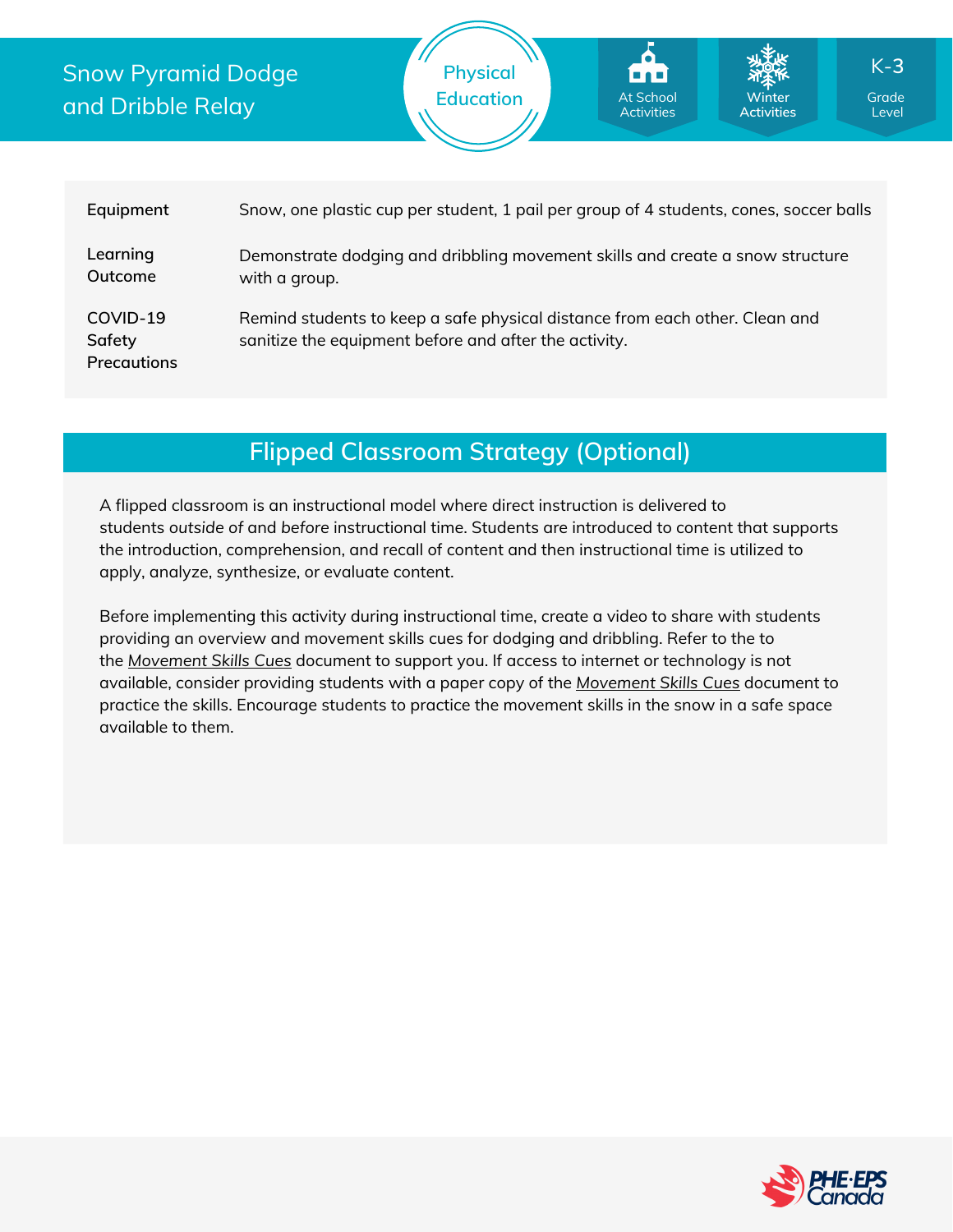If utilizing a flipped classroom approach, remind students to apply the movement cues they learned or reviewed in the video or document. If not utilizing a flipped classroom approach, review the movement skill cues for dodging and dribbling. Encourage students to find a safe place away from others and practice these movements in the snow.

Divide students into four groups, provide each student with a plastic cup, and assign each group a playing area with access to snow. Place a pail in each group's playing area. Set up a dodging and dribbling station for each group. For the dodging station, set up 2 cones across from each other where students start at one cone and practice the movement of dodging to the other cone. For the dribbling station, set up 2 cones across from each other and place a ball by one cone. Students practice the movement of dribbling by dribbling the soccer ball around each cone with their feet.

Explain to students that they will participate in a relay with their group that requires them to fill their pail three times and create a snow pyramid (two pails of snow on the bottom and one pail of snow on top of the other two). In order to fill their pail with snow, they must complete the dodging or dribbling station before filling their cup with snow and then moving to dump it into their pail. Students follow this process completing the dodging or dribbling station before filling their cup with snow until their group's pail is full. Remind students to pack the snow down in their pail! Once their pail is full, groups find a space to turn their pail over and create the first part of the pyramid. They then follow the same process to fill their pail two more times to crate their pyramid. If creating a pyramid is too difficult for younger students, consider encouraging them to create three pails of snow in a row.



Level

K-**3**

**Winter Activities**

At School Activities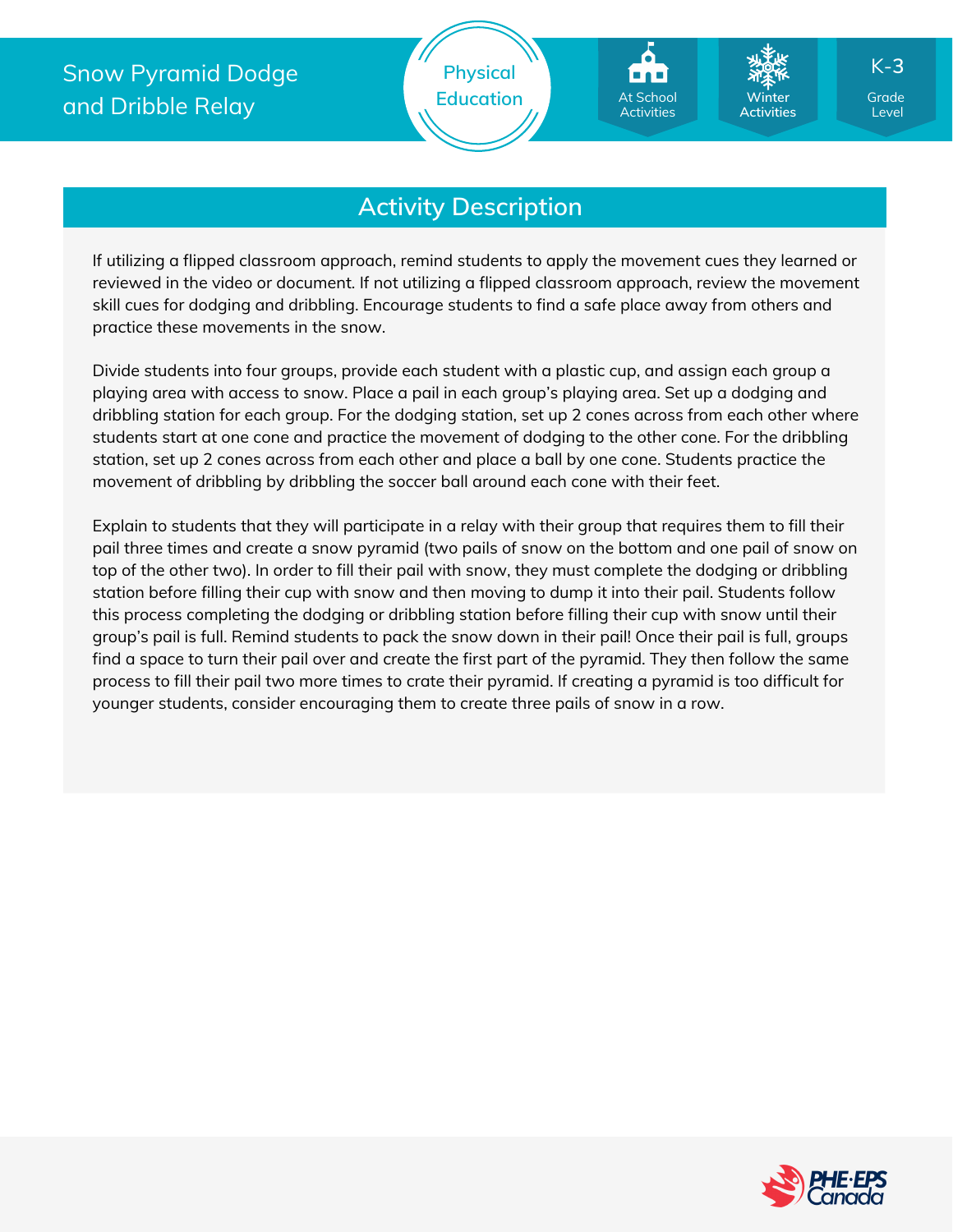# Snow Pyramid Dodge and Dribble Relay





**Winter Activities**

Level K-**3**

# **Physical Education Competencies Reflection Questions**



#### **MOVE**

**Develop psychomotor skills, tactics, and strategies that facilitate a variety of physical activities across diverse environments.**



## **THINK**

**Develop cognitive skills and strategies for a variety of movement contexts that facilitate critical thinking, decision making, and problem solving.**



### **FEEL**

**Develop affective skills and strategies that facilitate healthy and safe relationships with themselves, with others, and with their environment.**

#### **ACT**

**Practice behaviour skills and strategies that facilitate movement competence and confidence.**



Reflection is important to support learning during physical education. Consider asking students the reflection questions below and discuss the answers together.

- *What body parts did you have to move while practicing dodging? Dribbling?*
- *How did your group communicate throughout the activity?*



## **Inclusion Considerations**

Modifications can be made to a variety of activity components to ensure inclusion. As you plan activities, consider how everyone can be involved and how to modify or adapt the activities to ensure the full inclusion of all. The STEP framework provides modifications to the following activity components space, task, equipment, and people.

|  | Space                                                             | Task                                                                                  |  | Equipment                                                                  |  | People                                                                              |
|--|-------------------------------------------------------------------|---------------------------------------------------------------------------------------|--|----------------------------------------------------------------------------|--|-------------------------------------------------------------------------------------|
|  | Complete the activity in<br>an area with minimal<br>distractions. | Students complete<br>appropriate<br>fundamental movement<br>skills for their ability. |  | Students dribble the<br>ball along a line of rope<br>placed on the ground. |  | Provide visual and<br>verbal cues to<br>students while<br>dodging and<br>dribbling. |